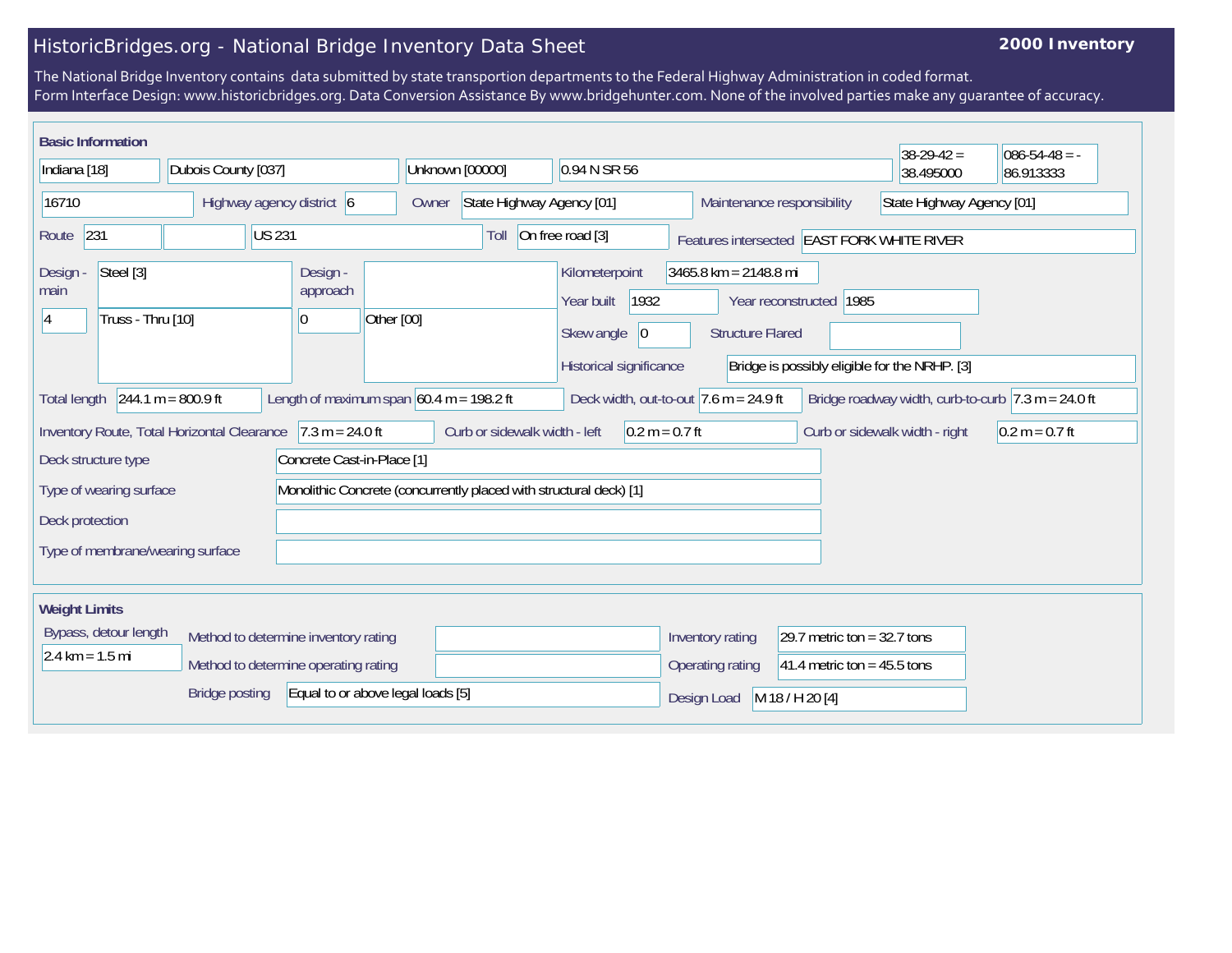| <b>Functional Details</b>                                                                                |                                                                                          |  |
|----------------------------------------------------------------------------------------------------------|------------------------------------------------------------------------------------------|--|
| 5258<br>Average daily truck traffi<br>Average Daily Traffic                                              | 2010<br>Year   1994<br>7980<br>Future average daily traffic<br>%<br>Year                 |  |
| Road classification<br>Principal Arterial - Other (Rural) [02]                                           | Approach roadway width<br>Lanes on structure 2<br>$7.6 m = 24.9 ft$                      |  |
| Type of service on bridge Highway [1]                                                                    | Direction of traffic 2 - way traffic [2]<br>Bridge median                                |  |
| Parallel structure designation<br>No parallel structure exists. [N]                                      |                                                                                          |  |
| Type of service under bridge<br>Waterway [5]                                                             | Navigation control<br>Lanes under structure<br>$\overline{0}$                            |  |
| Navigation vertical clearanc<br>$0 = N/A$                                                                | Navigation horizontal clearance $ 0 = N/A$                                               |  |
| Minimum navigation vertical clearance, vertical lift bridge                                              | Minimum vertical clearance over bridge roadway<br>$4.41 m = 14.5 ft$                     |  |
| Minimum lateral underclearance reference feature Feature not a highway or railroad [N]                   |                                                                                          |  |
| Minimum lateral underclearance on right $99.9 =$ Unlimited                                               | Minimum lateral underclearance on left $0 = N/A$                                         |  |
| Minimum Vertical Underclearance $ 0 = N/A$                                                               | Minimum vertical underclearance reference feature Feature not a highway or railroad [N]  |  |
| Appraisal ratings - underclearances N/A [N]                                                              |                                                                                          |  |
|                                                                                                          |                                                                                          |  |
| <b>Repair and Replacement Plans</b>                                                                      |                                                                                          |  |
| Type of work to be performed                                                                             | Work to be done by contract [1]<br>Work done by                                          |  |
| Replacement of bridge or other structure because<br>of substandard load carrying capacity or substantial | Bridge improvement cost<br>$ 0\rangle$<br>1600000<br>Roadway improvement cost            |  |
| bridge roadway geometry. [31]                                                                            | $259.1 m = 850.1 ft$<br>Length of structure improvement<br>Total project cost<br>1600000 |  |
|                                                                                                          | 1996<br>Year of improvement cost estimate                                                |  |
|                                                                                                          | Border bridge - percent responsibility of other state<br>Border bridge - state           |  |
|                                                                                                          | Border bridge - structure number                                                         |  |